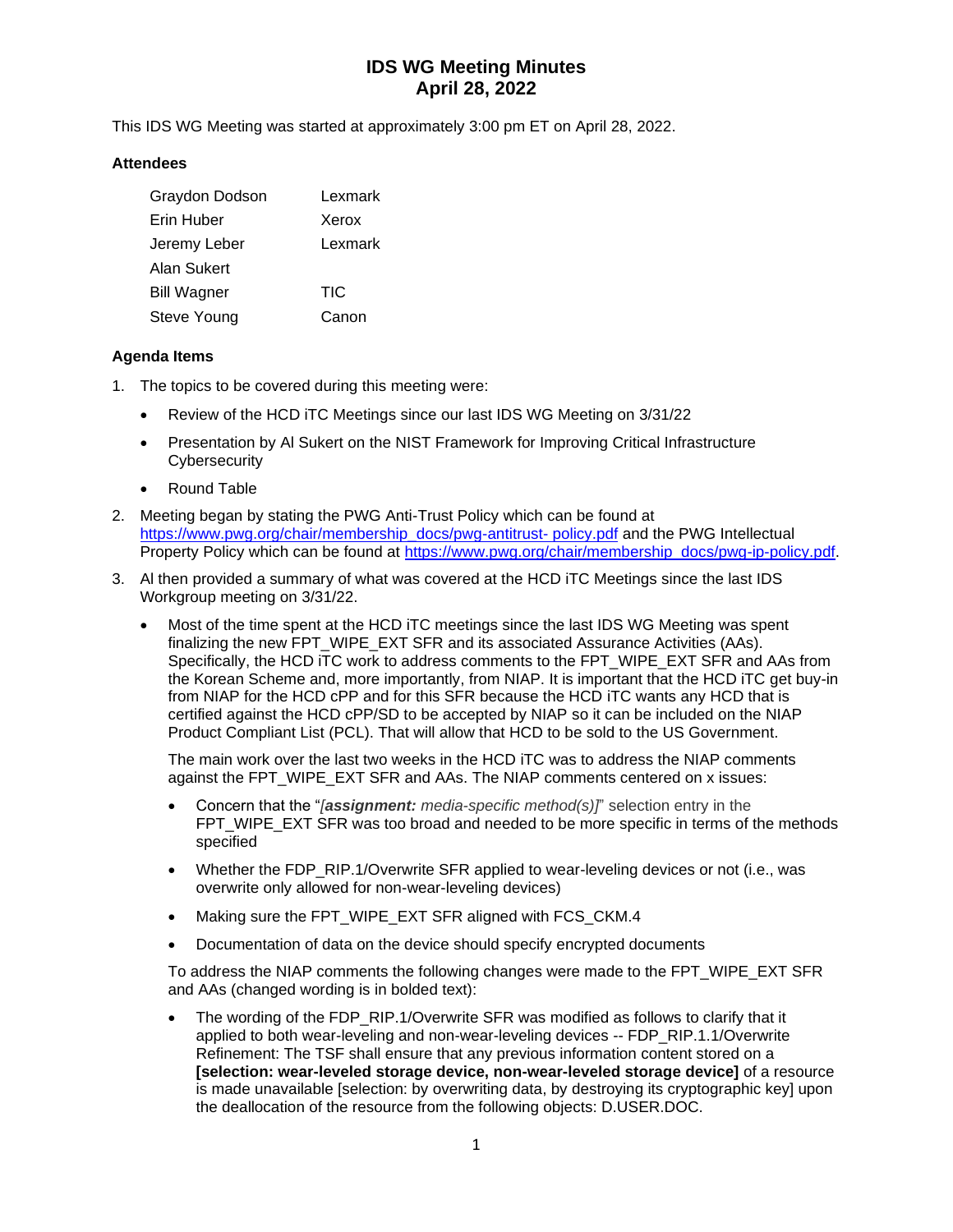Bill brought up that this change contradicts the proposed change to cPP Section 3.5.6 that adds the wording "This objective may only be included in STs for TOEs that do not store any D.USER.DOC data on wear-leveling storage devices (e.g., SSDs)." Al indicated he would bring this issue up at the next HCD iTC Meeting.

- Changed the "*[assignment: media-specific method(s)]*" selection entry in the FPT\_WIPE\_EXT SFR to two new specific method entries:
	- *media specific eMMC method,*
	- *media specific ATA erase method*
- Modified AA Test 3 to be consistent with the above change as follows:

Test 3: [*Conditional: If a media-specific method or block erase is selected*] Using a debug log or special tooling that the developer shall provide, the evaluator shall verify that the mediaspecific method or block erase command is executed.

This test verifies the execution of the media-specific method or block erase command.

• Added the following to the TSS AA:

The evaluator shall ensure the storage medium(s) subject to overwrite are identified and the storage medium(s) leverage functionality that matches the selection on wear-leveling.

The evaluator shall examine the TSS to ensure that the TSS describes the type(s) of overwrite (e.g., single overwrite with zeros) of D.USER.DOC that the TOE performs.

• Add the following to the Guidance AA:

The evaluator shall check to ensure that the operational guidance describes the type(s) of overwrite (e.g., single overwrite with zeros) of user document data that the TOE performs.

• Removed the following from the TSS AA:

The evaluator shall review the types of storage devices and determine that all wear-leveling types of storage (e.g., SSDs) are not cleared solely by an "overwrite" method, the TSS documents that D.USER or D.TSF could remain on the device.

The only concern at this point is that the iTC has not received any feedback on the FPT\_WIPE\_EXT SFR and AAs from the Japanese Scheme. Buy-in from the Japanese Scheme is needed to allow the SFR and AAs to get into the Final Draft of the cPP and SD. Kwangwoo Lee is working on getting Japanese Scheme feedback on the FPT\_WIPE\_EXT SFR and AAs.

- Al then briefly went over the latest HCD iTC schedule status. Currently all comments against the 2<sup>nd</sup> Public Drafts of both the HCD cPP and HCD SD have been addressed by the HCD iTC. The current HCD iTC Workplan has the following key milestones
	- Submit Final Draft of HCD cPP and HCD SD: 5/16
	- Review HCD cPP/SD Final Drafts: 5/17 6/20
	- Review comments against HCD cPP/SD Final Drafts and update documents: 6/21 6/30
	- Publish HCD cPP v1.0 and HCD SD v1.0: 7/5/22

Right now, the HCD iTC is on-track for the Final Drafts of both the HCD cPP and HCD SD to be submitted for public review on 7/16 subject to any last-minute issues. That means as of today the HCD iTC is on-track for publishing HCD cPP and HCD SD v1.0 around the beginning of July 2022. However, as Ira had mentioned at a previous meeting most of the comments come against the Final Draft (because it is the first time many reviewers read the documents) so we will have to see what comments come in against the Final Draft and how that affects the final publishing data.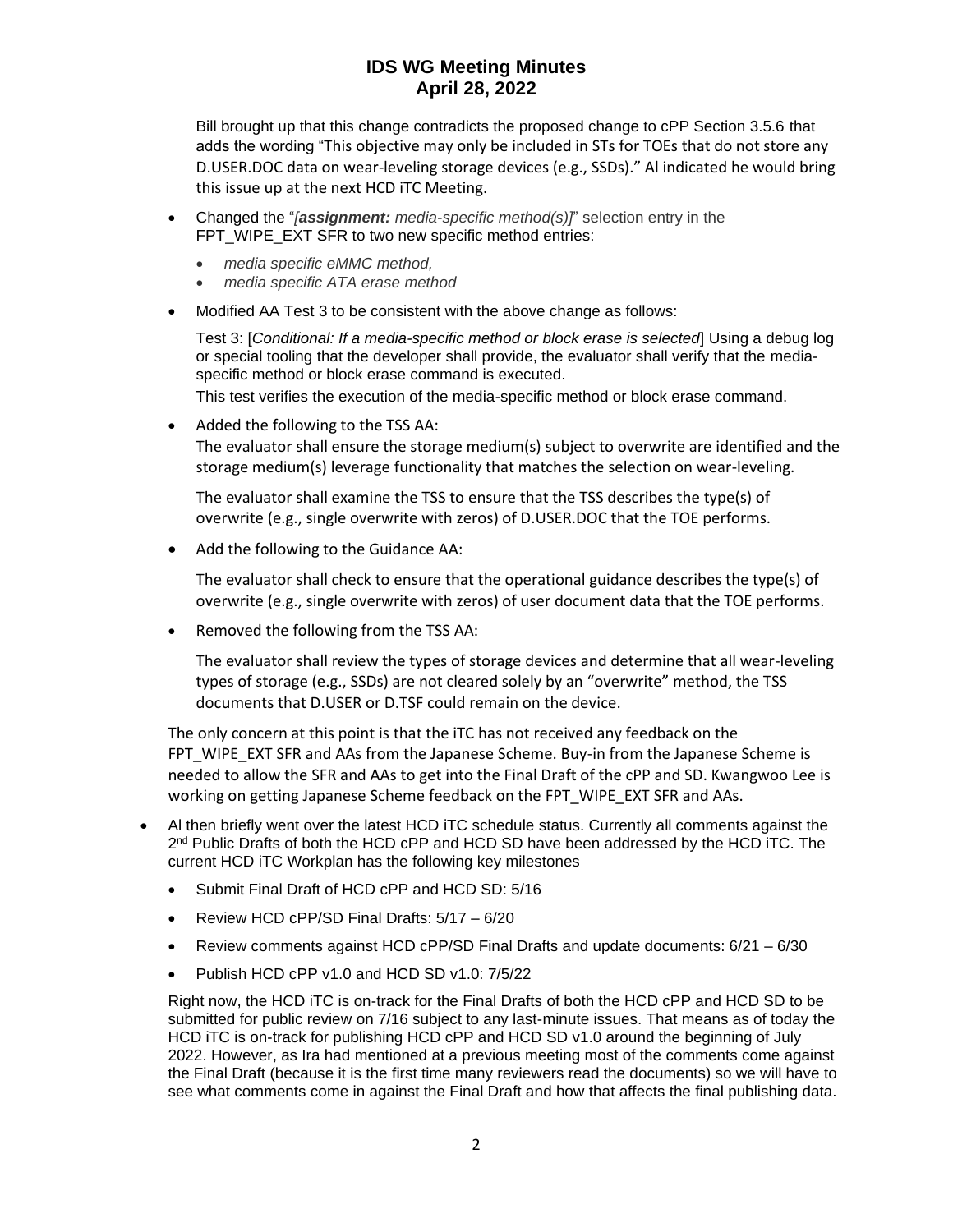Al mentioned that the fact the HCD iTC is close to publishing the Final Drafts of the HCD cPP and SD means the iTC is entering a new phase, given that it is 2-1/2 months from publishing the documents. The iTC has to start planning for two things:

- It has to start to set up procedures and membership for the HCD iTC Interpretation Team (we are calling it the "HIT Team"). The HIT Team essentially is a subset of the full HCD iTC that is charged with maintaining the current published versions of the HCD cPP and HCD SD. Specifically, the HIT Team is responsible for addressing questions and any comments against the current published versions of the HCD cPP and HCD SD and then determine and implement any resolutions to the questions and comments (e.g., implement a change to the current version of the document or recommend a change to a future version of the document or recommend no change to the document).
- It has to start planning for future updates of the HCD cPP and HCD SD. The HCD iTC has to address questions like what will be intervals between major and minor updates and what will go into the next update of the cPP and SD.

It means that what will be covered in future HCD iTC meetings will start to change over the next couple of months.

- 4. Al then went through a presentation he put together on the NIST Framework for Improving Critical Infrastructure Cybersecurity (commonly called the NIST Cybersecurity Framework); <https://www.nist.gov/cyberframework> provides a link to the documentation for the NIST Cybersecurity Framework. The presentation slides are located at [https://ftp.pwg.org/pub/pwg/ids/Presentation/NIST Cybersecurity Framework.pdf.](https://ftp.pwg.org/pub/pwg/ids/Presentation/NIST%20Cybersecurity%20Framework.pdf)
	- The current version of the NIST Cybersecurity Framework is Version 1,1 issued April 16, 2018. The NIST Cybersecurity Framework is a direct result of the Cybersecurity Enhancement Act of 2014 that required NIST to:
		- Facilitate and support the development of" cybersecurity risk frameworks and
		- Identify "a prioritized, flexible, repeatable, performance-based, and cost-effective approach, including information security measures and controls that may be voluntarily adopted by owners and operators of critical infrastructure to help them identify, assess, and manage cyber risks."
	- Critical infrastructure, as defined by the Patriot Act, are "Systems and assets, whether physical or virtual, so vital to the United States that the incapacity or destruction of such systems and assets would have a debilitating impact on security, national economic security, national public health or safety, or any combination of those matters."
	- The NIST Cybersecurity Framework discusses that based on this definition of critical infrastructure DHS has defined 16 Critical Infrastructure Sectors that perform functions that are supported by the broad category of technology, including information technology (IT), industrial control systems (ICS), cyber-physical systems (CPS), and connected devices more generally, including the Internet of Things (IoT). While many of these sectors – e.g., Energy, Healthcare and Public Health, Information Technology, Nuclear Reactors, Materials & Waste, Transportation Systems – are what you'd expect; some are not. For example, one of the Sectors is Commercial Facilities which includes things like shopping malls. If you think about it that makes sense, since malls are a convenient terrorist target to inflict maximum damage to civilians. Food and Agriculture is another sector that would seem odd but a disruption in food supplies can have a detrimental effect on economies and many other factors.
	- The goals of the NIST Cybersecurity Framework are to provide a common taxonomy and mechanism for organizations to:
		- Describe their current cybersecurity posture
		- Describe their target state for cybersecurity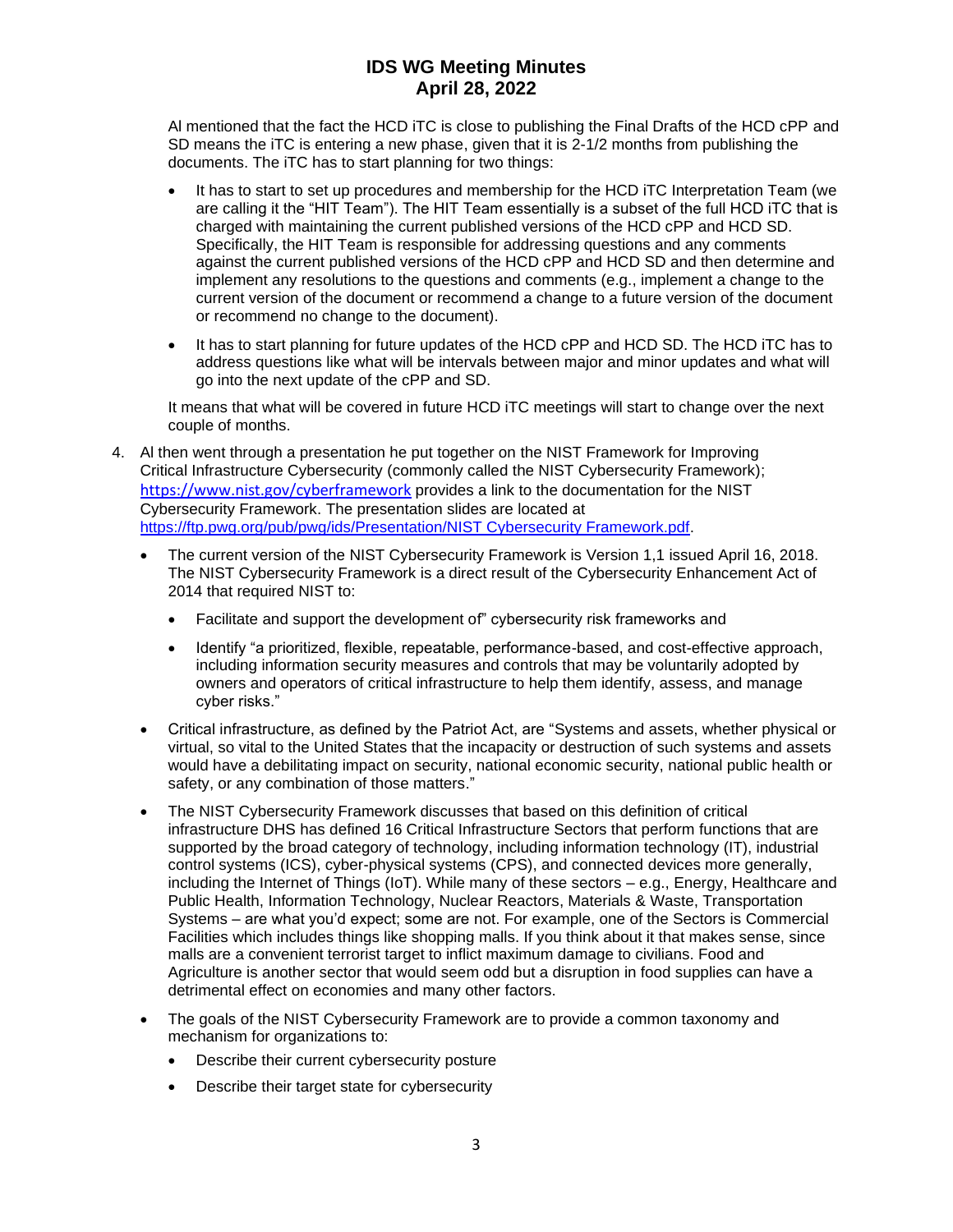- Identify and prioritize opportunities for improvement within the context of a continuous and repeatable process
- Assess progress toward the target state
- Communicate among internal and external stakeholders about cybersecurity risk
- The NIST Cybersecurity Framework is comprised of three basic components:
	- Framework Core a set of cybersecurity activities, desired outcomes, and applicable references that are common across critical infrastructure sectors. The Framework Core is composed of the following:
		- **Functions** which organize basic cybersecurity activities at their highest level. They aid an organization in expressing its management of cybersecurity risk by organizing information, enabling risk management decisions, addressing threats, and improving by learning from previous activities
		- **Categories** which are the subdivisions of a Function into groups of cybersecurity outcomes closely tied to programmatic needs and particular activities
		- **Subcategories** which further divide a Category into specific outcomes of technical and/or management activities. They provide a set of results that, while not exhaustive, help support achievement of the outcomes in each Category
		- **Informative References** are specific sections of standards, guidelines, and practices common among critical infrastructure sectors that illustrate a method to achieve the outcomes associated with each Subcategory
	- Framework Implementation Tiers ("Tiers") Describe the degree to which an organization's cybersecurity risk management practices exhibit the characteristics defined in the Framework (e.g., risk and threat aware, repeatable, and adaptive). The Tiers characterize an organization's practices over a range, from Partial (Tier 1) to Adaptive (Tier 4).
	- Framework Profile ("Profile"): A profile represents the outcomes based on business needs that an organization has selected from the Framework Categories and Subcategories. The Profile can be characterized as the alignment of standards, guidelines, and practices to the Framework Core in a particular implementation scenario
- The 5 Framework Core Functions are:
	- **Identify**  Develop an organizational understanding to manage cybersecurity risk to systems, people, assets, data, and capabilities
	- **Protect**  Develop and implement appropriate safeguards to ensure delivery of critical services
	- **Detect** Develop and implement appropriate activities to identify the occurrence of a cybersecurity event
	- **Respond**  Develop and implement appropriate activities to take action regarding a detected cybersecurity incident
	- **Recover** Develop and implement appropriate activities to maintain plans for resilience and to restore any capabilities or services that were impaired due to a cybersecurity incident
- The four Framework Implementation Tiers are defined as follows:

#### **Tier 1: Partial**

- *Risk Management Process*  Organizational cybersecurity risk management practices are not formalized, and risk is managed in an *ad hoc* and sometimes reactive manner. Prioritization of cybersecurity activities may not be directly informed by organizational risk objectives, the threat environment, or business/mission requirements
- *Integrated Risk Management Program*  There is limited awareness of cybersecurity risk at the organizational level. The organization implements cybersecurity risk management on an irregular, case-by-case basis due to varied experience or information gained from outside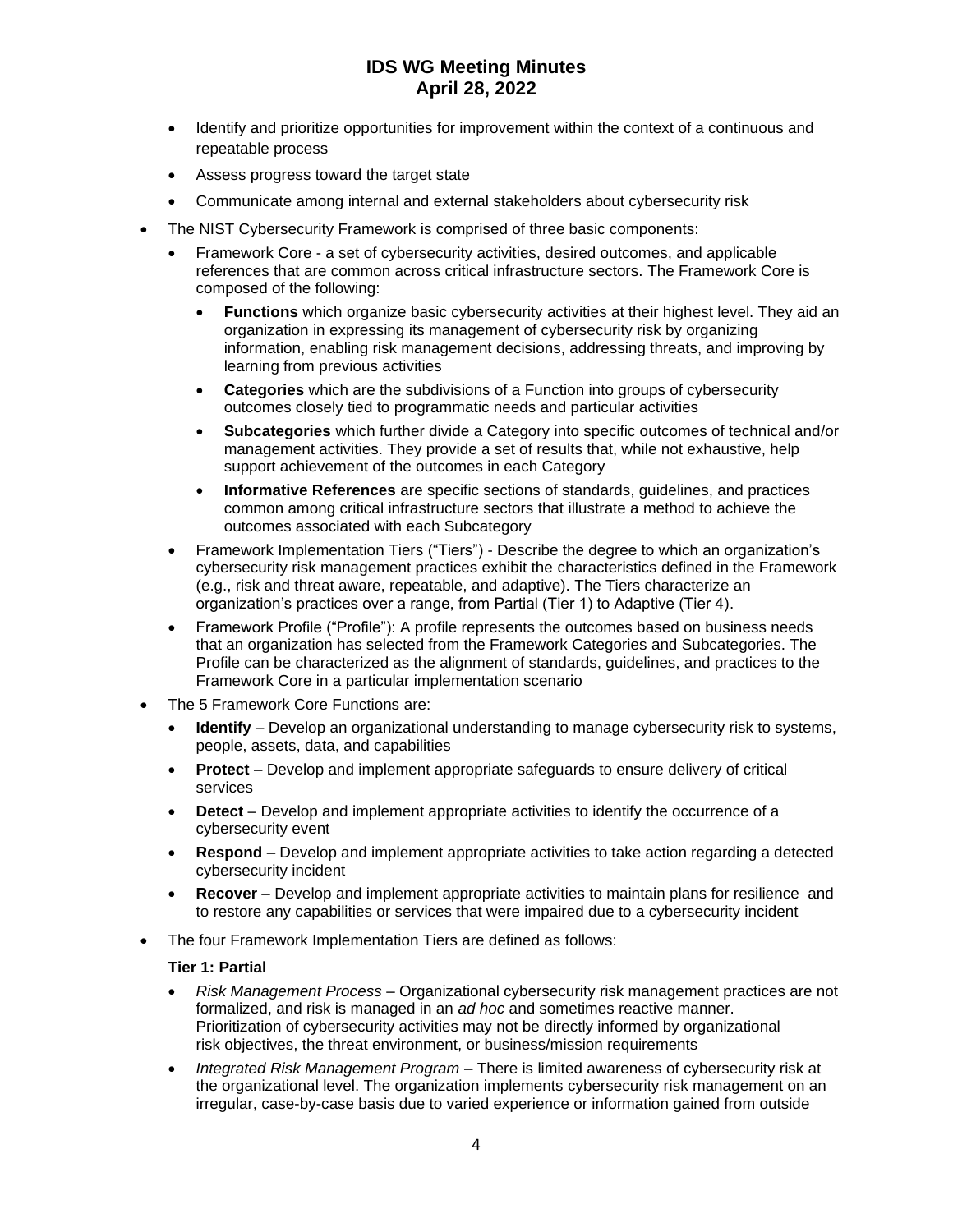sources. The organization may not have processes that enable cybersecurity information to be shared within the organization

• *External Participation* – The organization does not understand its role in the larger ecosystem with respect to either its dependencies or dependents. The organization does not collaborate with or receive information (e.g., threat intelligence, best practices, technologies) from other entities (e.g., buyers, suppliers, dependencies, dependents, ISAOs, researchers, governments), nor does it share information. The organization is generally unaware of the cyber supply chain risks of the products and services it provides and that it uses

#### **Tier 2: Risk Informed**

- *Risk Management Process*  Risk management practices are approved by management but may not be established as organizational-wide policy. Prioritization of cybersecurity activities and protection needs is directly informed by organizational risk objectives, the threat environment, or business/mission requirements
- *Integrated Risk Management Program*  There is an awareness of cybersecurity risk at the organizational level, but an organization-wide approach to managing cybersecurity risk has not been established. Cybersecurity information is shared within the organization on an informal basis. Consideration of cybersecurity in organizational objectives and programs may occur at some but not all levels of the organization. Cyber risk assessment of organizational and external assets occurs, but is not typically repeatable or reoccurring
- *External Participation*  Generally, the organization understands its role in the larger ecosystem with respect to either its own dependencies or dependents, but not both. The organization collaborates with and receives some information from other entities and generates some of its own information, but may not share information with others. Additionally, the organization is aware of the cyber supply chain risks associated with the products and services it provides and uses, but does not act consistently or formally upon those risks

#### **Tier 3: Repeatable**

- *Risk Management Process*  The organization's risk management practices are formally approved and expressed as policy. Organizational cybersecurity practices are regularly updated based on the application of risk management processes to changes in business/mission requirements and a changing threat and technology landscape
- *Integrated Risk Management Program*  There is an organization-wide approach to manage cybersecurity risk. Risk-informed policies, processes, and procedures are defined, implemented as intended, and reviewed. Consistent methods are in place to respond effectively to changes in risk. Personnel possess the knowledge and skills to perform their appointed roles and responsibilities. The organization consistently and accurately monitors cybersecurity risk of organizational assets. Senior cybersecurity and noncybersecurity executives communicate regularly regarding cybersecurity risk. Senior executives ensure consideration of cybersecurity through all lines of operation in the organization
- *External Participation*  The organization understands its role, dependencies, and dependents in the larger ecosystem and may contribute to the community's broader understanding of risks. It collaborates with and receives information from other entities regularly that complements internally generated information, and shares information with other entities. The organization is aware of the cyber supply chain risks associated with the products and services it provides and that it uses. Additionally, it usually acts formally upon those risks, including mechanisms such as written agreements to communicate baseline requirements, governance structures (e.g., risk councils), and policy implementation and monitoring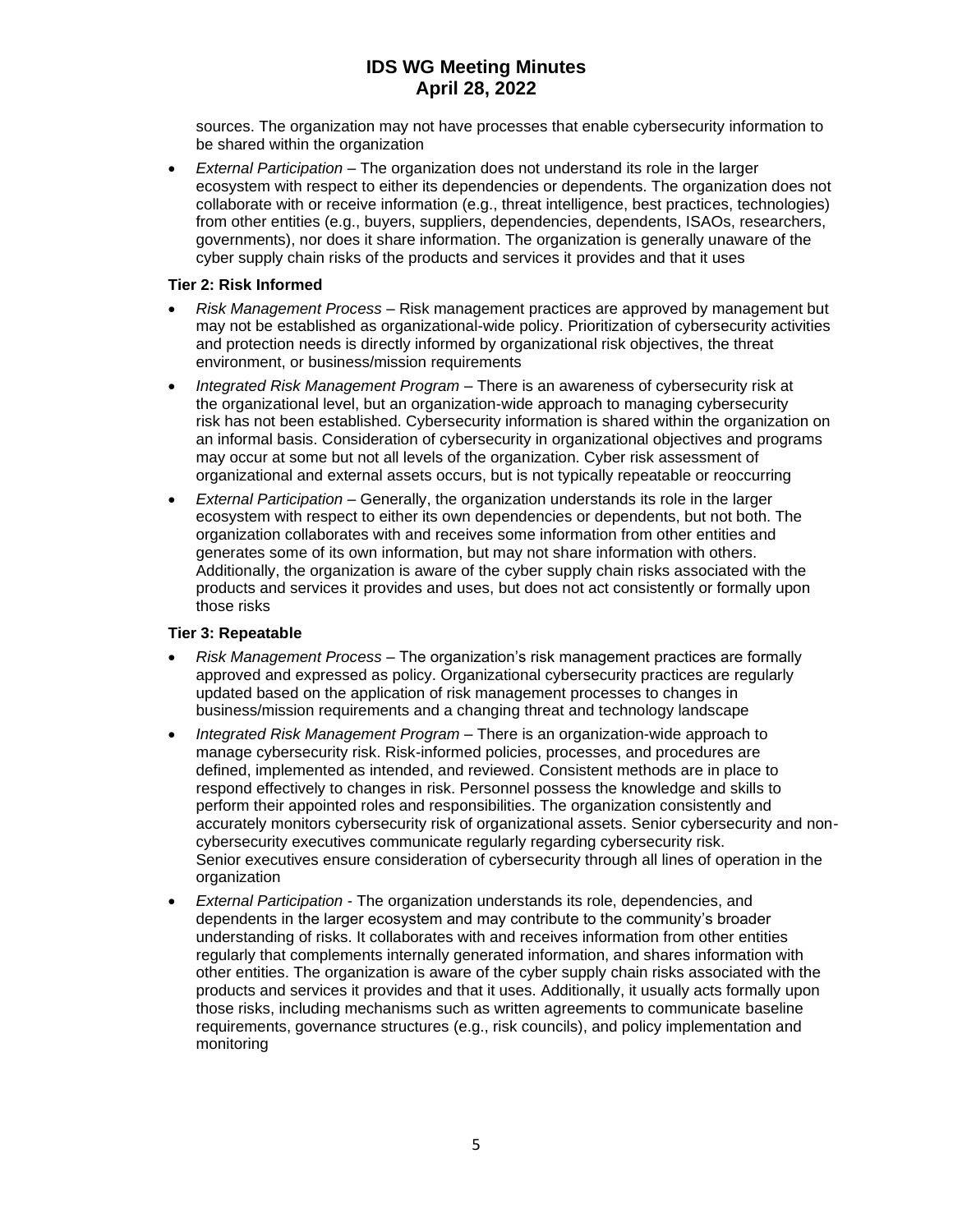#### **Tier 4: Adaptive**

- *Risk Management Process*  The organization adapts its cybersecurity practices based on previous and current cybersecurity activities, including lessons learned and predictive indicators
- *Integrated Risk Management Program*  There is an organization-wide approach to managing cybersecurity risk that uses risk-informed policies, processes, and procedures to address potential cybersecurity events. The relationship between cybersecurity risk and organizational objectives is clearly understood and considered when making decisions. Senior executives monitor cybersecurity risk in the same context as financial risk and other organizational risks. The organizational budget is based on an understanding of the current and predicted risk environment and risk tolerance. Business units implement executive vision and analyze system-level risks in the context of the organizational risk tolerances. Cybersecurity risk management is part of the organizational culture and evolves from an awareness of previous activities and continuous awareness of activities their systems and networks. The organization can quickly and efficiently account for changes to business/mission objectives in how risk is approached and communicated
- *External Participation*  The organization understands its role, dependencies, and dependents in the larger ecosystem and contributes to the community's broader understanding of risks. It receives, generates, and reviews prioritized information that informs continuous analysis of its risks as the threat and technology landscapes evolve. The organization shares that information internally and externally with other collaborators. The organization uses real-time or near real-time information to understand and consistently act upon cyber supply chain risks associated with the products and services it provides and that it uses

Al mentioned that Tier 1 is like Ad Hoc – no cybersecurity practices and procedures and limited awareness of the use of risk management to address cybersecurity. Tier 2 is where cybersecurity practices and use of risk management are established but not organization-wide. Tier 3 is where use of cybersecurity practices and procedures and risk management are established organization-wide and everyone buys-in to their use and understands their role. Tier 4 is where Tier 3 is expanded to include use of lessons learned, continuous improvement and data driven methodologies.

- Framework Profiles help to:
	- Align Functions, Categories, and Subcategories with the business requirements, risk tolerance, and resources of the organization
	- Establish a roadmap for reducing cybersecurity risk that is well aligned with organizational and sector goals, considers legal/regulatory requirements and industry best practices, and reflects risk management priorities
	- Describe the current state or the desired target state of specific cybersecurity activities
	- Use a Current Profile to indicate the cybersecurity outcomes that are currently being achieved
	- Use a Target Profile to indicate the outcomes needed to achieve the desired cybersecurity risk management goals
	- Use comparison of Profiles (e.g., the Current Profile and Target Profile) to help reveal gaps to be addressed to meet cybersecurity risk management objectives
- Al went through the Categories of each of the five Device Framework Core Functions and then quickly went through the Subcategories for each Category. Some of the key points from the discussion are discussed below (Note -the notes below do not cover all the Categories and Subcategories in the NIST Cybersecurity Framework; only the ones Al commented on during his presentation at the meeting. The full presentation has all the Categories/Subcategories for each Function):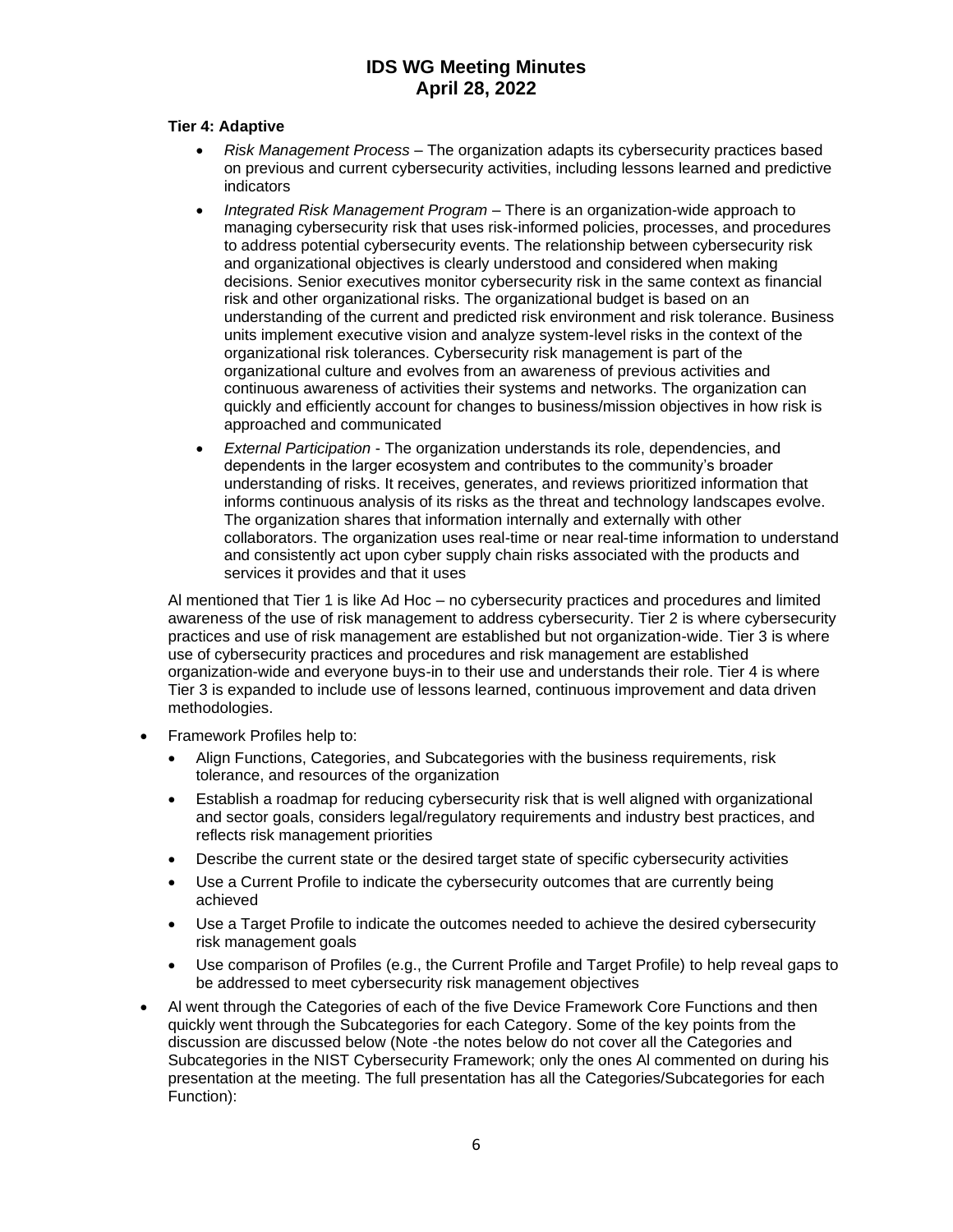- The Categories for the **Identify** Function are:
	- **Asset Management:** The data, personnel, devices, systems, and facilities that enable the organization to achieve business purposes are identified and managed consistent with their relative importance to organizational objectives and the organization's risk strategy
	- **Business Environment:** The organization's mission, objectives, stakeholders, and activities are understood and prioritized; this information is used to inform cybersecurity roles, responsibilities, and risk management decisions
	- **Governance:** The policies, procedures, and processes to manage and monitor the organization's regulatory, legal, risk, environmental, and operational requirements are understood and inform the management of cybersecurity risk
	- **Risk Assessment:** The organization understands the cybersecurity risk to organizational operations (including mission, functions, image, or reputation), organizational assets, and individuals
	- **Risk Management Strategy:** The organization's priorities, constraints, risk tolerances, and assumptions are established and used to support operational risk decisions
	- **Supply Chain Risk Management:** The organization's priorities, constraints, risk tolerances, and assumptions are established and used to support risk decisions associated with managing supply chain risk. The organization has established and implemented the processes to identify, assess and manage supply chain risks
- The subcategories for the **Risk Assessment** category are:
	- Asset vulnerabilities are identified and documented
	- Cyber threat intelligence is received from information sharing forums and sources
	- Threats, both internal and external, are identified and documented
	- Potential business impacts and likelihoods are identified
	- Threats, vulnerabilities, likelihoods, and impacts are used to determine risk
	- Risk responses are identified and prioritized

Al pointed out that it was important that this included the use of threats, vulnerabilities, likelihoods, and impacts to determine the risk.

- The subcategories for the **Supply Chain Risk Management** category are:
	- Cyber supply chain risk management processes are identified, established, assessed, managed, and agreed to by organizational stakeholders
	- Suppliers and third-party partners of information systems, components, and services are identified, prioritized, and assessed using a cyber supply chain risk assessment process
	- Contracts with suppliers and third-party partners are used to implement appropriate measures designed to meet the objectives of an organization's cybersecurity program and Cyber Supply Chain Risk Management Plan
	- Suppliers and third-party partners are routinely assessed using audits, test results, or other forms of evaluations to confirm they are meeting their contractual obligations
	- Response and recovery planning and testing are conducted with suppliers and third-party providers

Al pointed out the connection between this category and the Supply Chain requirements in the Cybersecurity Executive Order from 2021. In fact, much of what are in the NIST documents that are coming out of the Cybersecurity Executive Order from 2021 are based on the NIST Cybersecurity Framework.

• The Categories for the **Protect** Function are: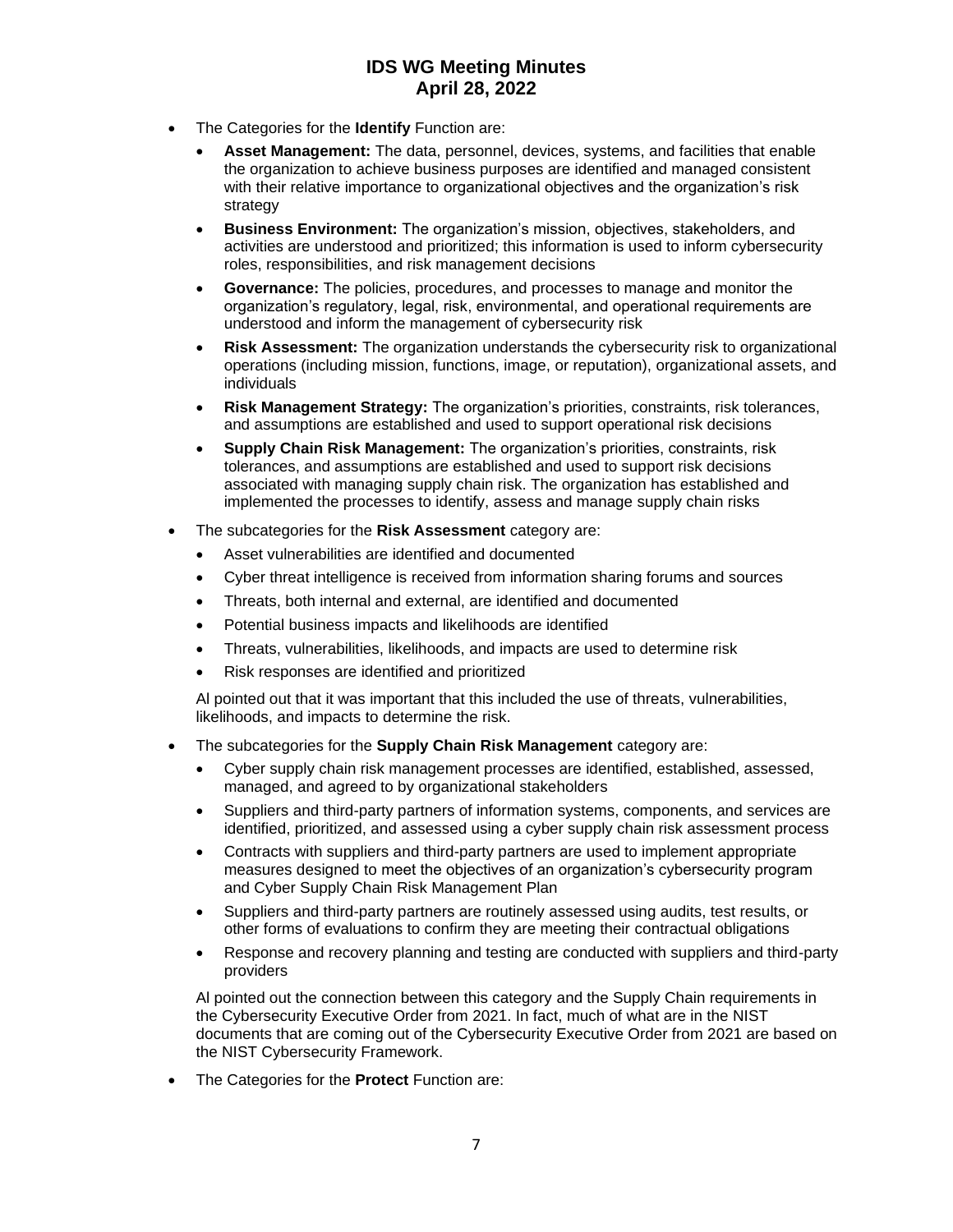- **Identity Management, Authentication and Access Control**: Access to physical and logical assets and associated facilities is limited to authorized users, processes, and devices, and is managed consistent with the assessed risk of unauthorized access to authorized activities and transactions
- **Awareness and Training**: The organization's personnel and partners are provided cybersecurity awareness education and are trained to perform their cybersecurity-related duties and responsibilities consistent with related policies, procedures, and agreements
- **Data Security**: Information and records (data) are managed consistent with the organization's risk strategy to protect the confidentiality, integrity, and availability of information
- **Information Protection Processes and Procedures**: Security policies (that address purpose, scope, roles, responsibilities, management commitment, and coordination among organizational entities), processes, and procedures are maintained and used to manage protection of information systems and assets
- **Maintenance**: Maintenance and repairs of industrial control and information system components are performed consistent with policies and procedures

Al noted that Maintenance in this context was strictly hardware maintenance and had nothing to do with software maintenance.

• **Protective Technology**: Technical security solutions are managed to ensure the security and resilience of systems and assets, consistent with related policies, procedures, and agreements

Al noted that this subcategory was also mostly focused on hardware rather than software.

- The subcategories for the **Identity Management, Authentication and Access Control** category are:
	- Identities and credentials are issued, managed, verified, revoked, and audited for authorized devices, users and processes
	- Physical access to assets is managed and protected
	- Remote access is managed
	- Access permissions and authorizations are managed, incorporating the principles of least privilege and separation of duties
	- Network integrity is protected (e.g., network segregation, network segmentation)
	- Identities are proofed and bound to credentials and asserted in interactions
	- Users, devices, and other assets are authenticated (e.g., single-factor, multi-factor) commensurate with the risk of the transaction (e.g., individuals' security and privacy risks and other organizational risks)

Al stated that these were the type of subcategories one would expect for identification, authentication and authorization, although they are stated in a different way than we state then in the HCD cPP.

- The subcategories for the **Awareness and Training** category are:
	- All users are informed and trained
	- Privileged users understand their roles and responsibilities
	- Third-party stakeholders (e.g., suppliers, customers, partners) understand their roles and responsibilities
	- Senior executives understand their roles and responsibilities
	- Physical and cybersecurity personnel understand their roles and responsibilities

Al indicated that these are the same type of assumptions that we include in the HCD cPP – those users and administrators are properly trained.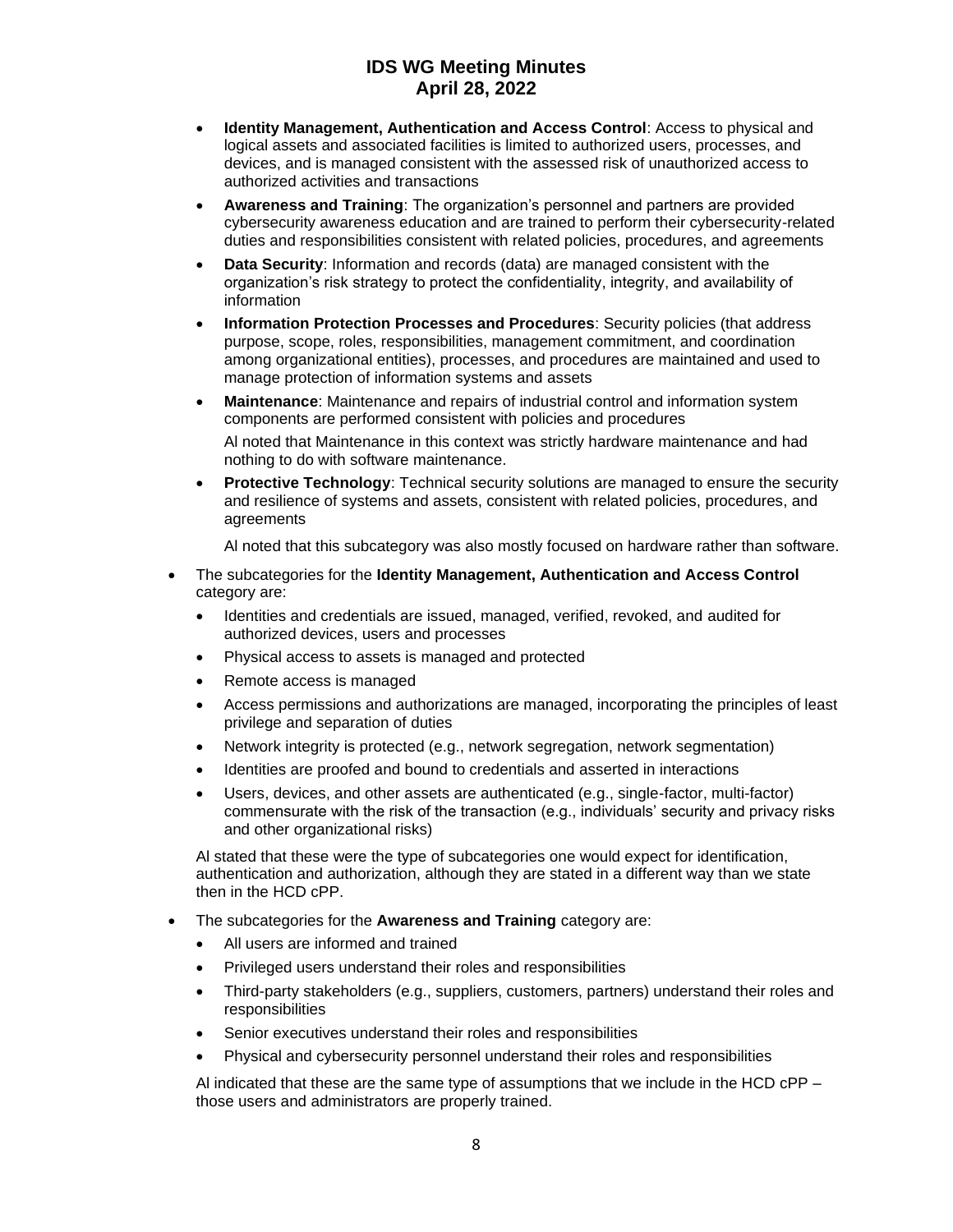- The subcategories for the **Data Security** category are:
	- Data-at-rest is protected
	- Data-in-transit is protected
	- Assets are formally managed throughout removal, transfers, and disposition
	- Adequate capacity to ensure availability is maintained
	- Protections against data leaks are implemented
	- Integrity checking mechanisms are used to verify software, firmware, and information integrity
	- The development and testing environment(s) are separate from the production environment
	- Integrity checking mechanisms are used to verify hardware integrity

Al pointed out that these are stated very simply compared to how they are stated in the HCD cPP. It was also pointed out the inclusion of the "Integrity checking mechanisms are used to verify hardware integrity" subcategory which the HCD iTC spent a lot of time working on determining the requirements for integrity verification on the Chains of Trust during the Boot process.

- The subcategories for the **Information Protection Processes and Procedures** category are:
	- A baseline configuration of information technology/industrial control systems is created and maintained incorporating security principles (e.g., concept of least functionality)
	- A System Development Life Cycle to manage systems is implemented
	- Configuration change control processes are in place
	- Backups of information are conducted, maintained, and tested
	- Policy and regulations regarding the physical operating environment for organizational assets are met
	- Data is destroyed according to policy
	- Protection processes are improved
	- Effectiveness of protection technologies is shared
	- Response plans (Incident Response and Business Continuity) and recovery plans (Incident Recovery and Disaster Recovery) are in place and managed
	- Response and recovery plans are tested
	- Cybersecurity is included in human resources practices (e.g., deprovisioning, personnel screening)
	- A vulnerability management plan is developed and implemented

It was pointed out the inclusion of a subcategory for a System Development Life Cycle, although Al wished the subcategory had been for a Secure Development Life Cycle rather than just a System Development Life Cycle.

- The Categories for the **Detect** Function are:
	- **Anomalies and Events**: Anomalous activity is detected and the potential impact of events is understood
	- **Security Continuous Monitoring**: The information system and assets are monitored to identify cybersecurity events and verify the effectiveness of protective measures
	- **Detection Processes**: Detection processes and procedures are maintained and tested to ensure awareness of anomalous events
- The subcategories for the **Security Continuous Monitoring** category are: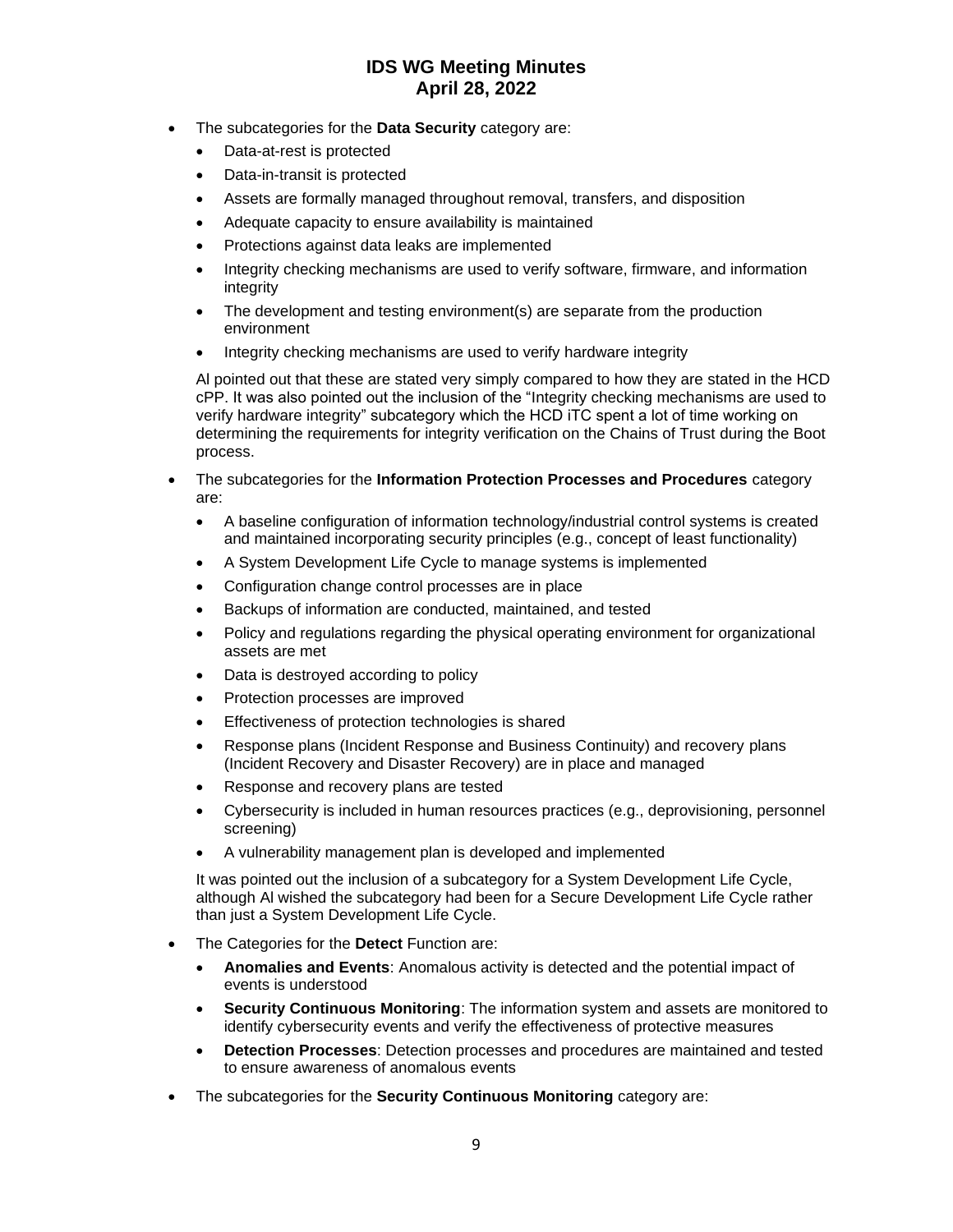- The network is monitored to detect potential cybersecurity events
- The physical environment is monitored to detect potential cybersecurity events
- Personnel activity is monitored to detect potential cybersecurity events
- Malicious code is detected
- Unauthorized mobile code is detected
- External service provider activity is monitored to detect potential cybersecurity events
- Monitoring for unauthorized personnel, connections, devices, and software is performed
- Vulnerability scans are performed

It was pointed this subcategory includes not only monitoring the network and detection of malware but vulnerability scanning which was much more in vogue in 2018 that it is now is 2022.

- The subcategories for the **Detection Processes** category are:
	- Roles and responsibilities for detection are well defined to ensure accountability
	- Detection activities comply with all applicable requirements
	- Detection processes are tested
	- Event detection information is communicated
	- Detection processes are continuously improved

Al indicated that it was important that they included the subcategory here that the detection processed should be tested.

- The Categories for the **Respond** Function are:
	- **Analysis**: Analysis is conducted to ensure effective response and support recovery activities
	- **Mitigation**: Activities are performed to prevent expansion of an event, mitigate its effects, and resolve the incident
	- **Improvements**: Organizational response activities are improved by incorporating lessons learned from current and previous detection/response activities

As a general comment on all the categories, the subcategories essentially revolve around (1) do the analysis using forensics, (2) mitigate the incidents, and (3) develop response plans and lessons learned.

- The Categories for the **Recover** Function are:
	- **Recovery Planning**: Recovery processes and procedures are executed and maintained to ensure restoration of systems or assets affected by cybersecurity incidents
	- **Improvements**: Recovery planning and processes are improved by incorporating lessons learned into future activities
	- **Communications**: Restoration activities are coordinated with internal and external parties (e.g. coordinating centers, Internet Service Providers, owners of attacking systems, victims, other CSIRTs, and vendors)

Similarly, as with the Respond Function, the three categories essentially involve execute the recovery plan after an incident, make sure you update recovery plans based on lessons learned and mitigate the PR and "political" fallout from the incident.

- Finally, the NIST Cybersecurity Framework document discussed how the Framework could be used. The main uses mentioned were:
	- Compare an organization's current cybersecurity activities with those outlined in the Framework Core